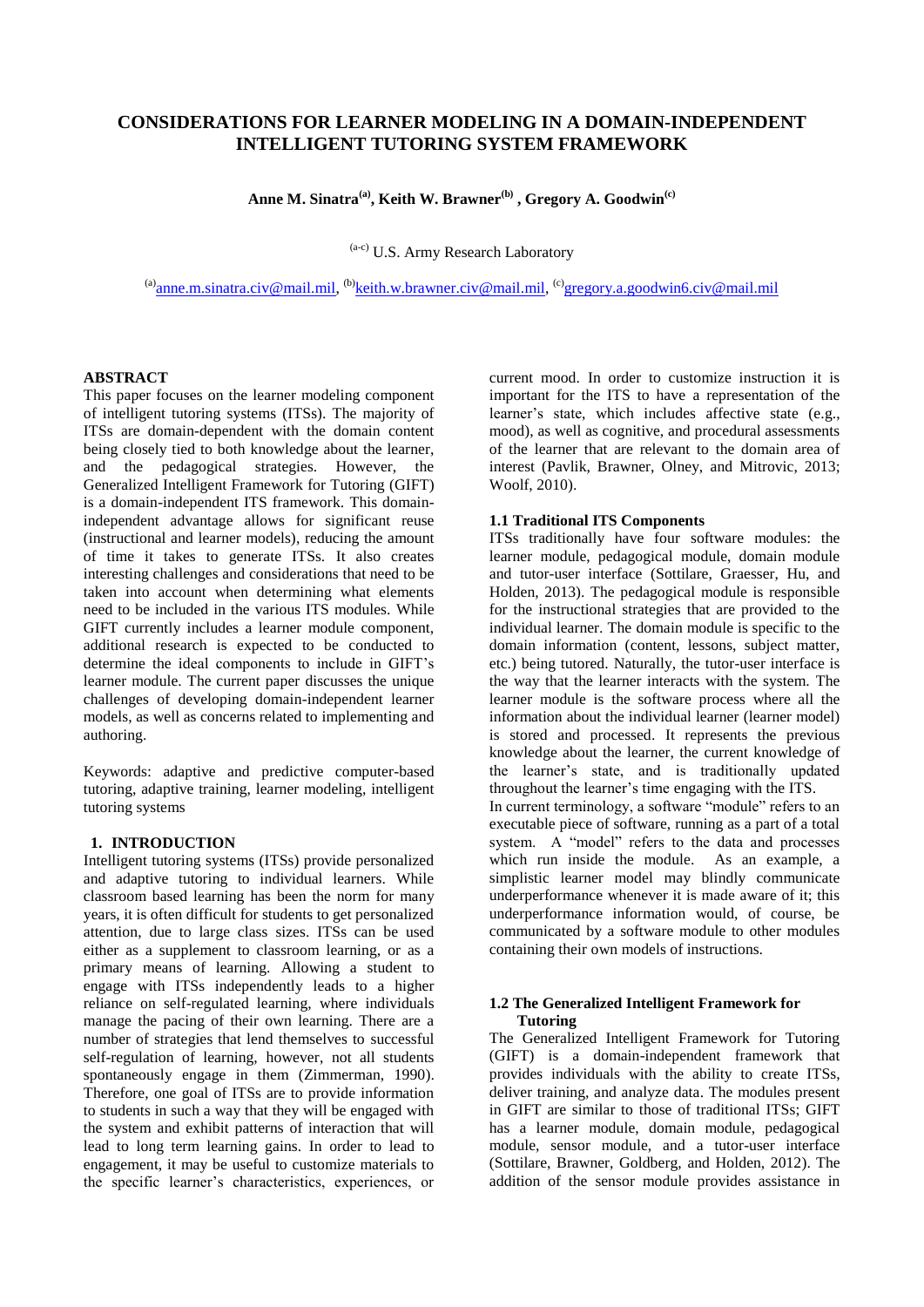measuring learner variables, and assists in updating the current state of the individual learner model, which is in the learner module (Sottilare, 2012). The development of GIFT's architecture is consistent with the Individual Learning Effect Model (Sottilare, 2012). [Figure 1](#page-1-0) shows the most recent version of this model. The learner model contains individual learner measures and states, which influence the instructional strategy that an individual receives. This strategy becomes an "instructional tactic" when it is implemented within a domain of instruction, the distinction being the addition of actual learning content. After the instructional intervention is received the performance of the individual learner updates the learner data and the state of the individual. This information will then once again influence the instruction that the individual receives. Therefore, the information about the learner's state drives pedagogy, which then drives the learner's state.



<span id="page-1-0"></span>Figure 1: Individual Learning Effect Model

While the GIFT architecture contains these components, the framework and software itself are still under active development. The functionality that is currently in GIFT will expand as GIFT continues to be developed and improved. As GIFT is an open-source project, the needs of the user base can influence the directions taken for future design decisions.

The current paper discusses the unique considerations in the development of a domain-independent learner model, highlights the supporting technology that can interface with the learner module, and discuss approaches to authoring. Additionally, the paper discusses future directions that can be taken in adding additional functionality to GIFT's learner module.

### **2. CONSIDERATIONS FOR DOMAIN-INDEPENDENT LEARNER MODELING IN GIFT**

Traditionally in ITSs the learner module contains information about the individual learner who interacts with the system. While learner models that are used in different ITSs have much in common, they are generally unique to the development of the individual systems. Most ITSs are domain-specific, and are further designed to teach one specific well-defined domain, resulting in the majority of ITSs being for instruction in mathematics and physics. This is partially a function of demand, and partially a function of the relative difficulty of developing an ITS for well-defined as opposed to ill-defined problems (Sottilare and Holden, 2013). For these domains, the author of the ITS decides what learner assessments are useful and relevant to the instructional domain when creating the learner model. In the case of mathematics this may include prior math courses taken, grade point average, and scores on relevant standardized tests. It might also include factors like the learner's intelligence, metacognitive skills, conscientiousness, and grit. As can be seen, some of these attributes are domain dependent (e.g., prior relevant coursework, previous performance) and others are domain independent (e.g., intelligence)

Using GIFT's domain-independent framework has both challenges and advantages. The advantages include the reusability of the authoring tools, content, and portions of the created ITS. Additionally, questions and assessments that are authored in the domainindependent ITS can be edited and used as a foundation of other courses. These advantages also lead to a savings of money, as new systems do not need to be developed for every type of ITS course that is generated. When developing a domain-independent architecture such as GIFT, a challenge is to create a learner model flexible enough to work with any domain. One challenge is in determining ways in which domain independent learner attributes can be used to adapt<br>training across domains. For example, learner training across domains. intelligence may be used to adjust the difficulty or pace of the training. Another challenge is determining ways in which assessments of the learner's past experiences, training, assignments, goals, and interests can be collected from existing data sources such as personnel, training, and learning management systems. For example, college transcript grades could potentially be utilized to help determine the difficulty level of current training that should be assigned. Currently, GIFT is limited to collecting this kind of information about the learner at the beginning of a course. However, it is not practical to collect this amount of information from learners each time they start a new course. Automating the process of collecting that information when a learner begins training will both improve the learner's experience by reducing or eliminating lengthy pretraining surveys and will facilitate the development of predictive models of learner performance and training effectiveness.

## **2.1. Domain-Independency and Time of Assessment**

There are two main types of assessments that are commonly supported by learner models: pre-training assessments, and in-training assessments. Further, these types of assessments can be further sub-divided into domain-dependent and domain-independent categories. The following sections describe current features of GIFT, and ways that these assessments can be accomplished using GIFT.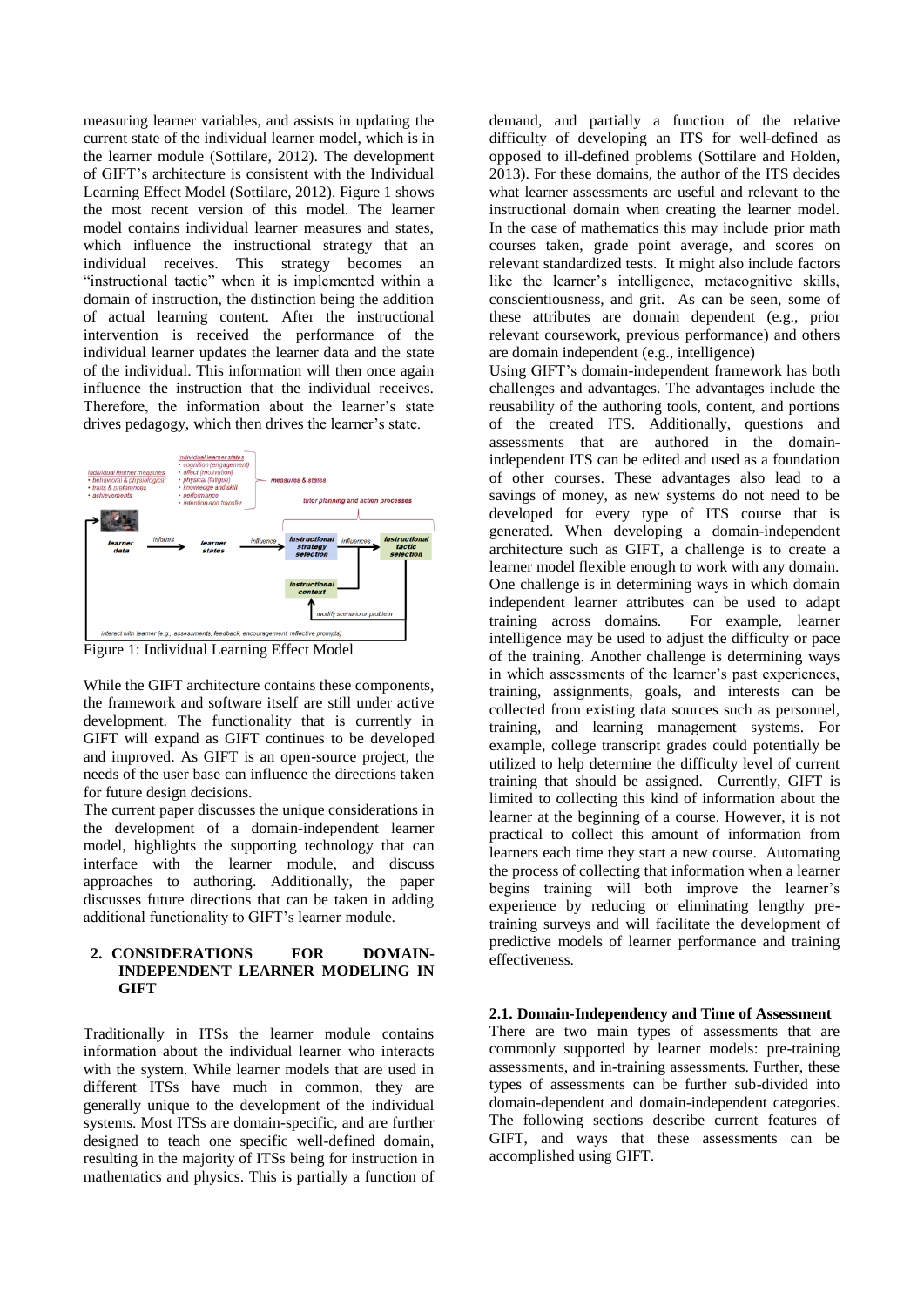#### **2.1.1. States vs. Traits**

Psychologists generally distinguish between states and traits. While not strictly the same thing, ITSs distinguish between long-term and short-term learner models, and these terms have previously been used in the context of ITSs (Pavlik, Brawner, Olney, and Mitrovic, 2013). States are short-term and specific to how the individual is currently feeling or performing (i.e., the short-term learner model).Traits are associated with longer-term characteristics, such as an individual's personality scores (i.e., the long-term learner model). While there may be some variation in the mood of an individual that will fluctuate from hour to hour or day to day, an individual's overall level of neuroticism is not expected to shift dramatically in a short period of time. In the context of adaptive tutoring, competencies and aptitudes are relatively stable "traits" that are generally assessed pre-training, and are used to make decisions about the type of material the learner will receive. Further, "state" measures, such as the learner's current mood, or current performance have an influence over in-training materials that are provided and update the learner model while the learner is actively engaged with the tutor. Figure 2 is a proposed assessment framework for a learner model, which accounts for both domainindependent, and domain-dependent components, and serves as a basis for our discussion of learner modeling.



Figure 2: Assessment framework for a learner model

## **2.1.2. Pre-Training Assessments: Questionnaires**

In an ideal training environment, there are stable characteristics of a learner that might influence the type of training that the learner is given. In the ideal learner model all of the learner's relevant scores, questionnaire data, and survey data would be stored. This information could be gathered from existing records, or if a relevant score is missing the learner could be prompted to take a survey or provide information that would update their learner model. Further, rather than having the learner repeatedly take a survey like a personality test or a working memory assessment, which is time-consuming, the output scores should be stored for later retrieval for the learner model. This information could then be referenced in the future for making of pedagogical

decisions between different instructional strategies. In current implementations of GIFT, survey outputs and scores are associated specifically with courses that have been developed, as opposed to being associated with the individual learner, but it would take little overall work to retrieve them for future use in new courses.

Questionnaires are very useful in measuring information that could be of interest in instruction (e.g., reading level, working memory, special ability). These scores are unlikely to change and by storing them it could improve the ITSs ability to adapt to the individual. Further, by storing interest preference based information that could be gathered in surveys it would allow for additional opportunities to customize instruction to the individual. If more detail is stored about the individual learner it can lead to more accurate selection of relevant instructional strategies, and better learning outcomes.

#### **2.1.3. In-Training Assessments: Sensors and Questionnaires**

There various ways that state of the learner can be assessed during training in order to make adjustments to the materials the learner is receiving. In GIFT, the current state or performance of the individual is received from the learner, and then used to update the learner model. Sensors are primarily a state based measure, which measure real-time information such as attention that can change relatively quickly. Input from the sensors in GIFT is provided to the learner module, which updates the current state of the individual in the model it contains. There are a number of different sensors currently integrated with GIFT, including the Microsoft Kinect (which can examine movement and provides camera tracking) and the Q-sensor (which measures skin conductance, a proxy for anxiety). The information provided from these sensors can help to determine the individual learner's current affective state (Paquette, et al., 2015). While sensors are a passive way of determining state, which in general are not disruptive to the flow of a tutoring session, they can sometimes be difficult to work with in real-time. Many considerations have to be put into place in order to provide state adjustment based on sensor data, and calibration of sensors may be difficult or unrealistic in distancelearning environments. An additional way of determining the current affective state of the learner is through direct user query, such as the Self-Assessment Manikin (SAM) survey (Bradley and Lang, 1994), and through asking individuals to rate their mood. This method is not without its drawbacks, as it can disrupt the flow of the tutoring and is reliant on the learner's own self-assessment. However, surveys and questionnaires are a relatively stable way to get information about the learner's state that can be used for adaptations in learning material.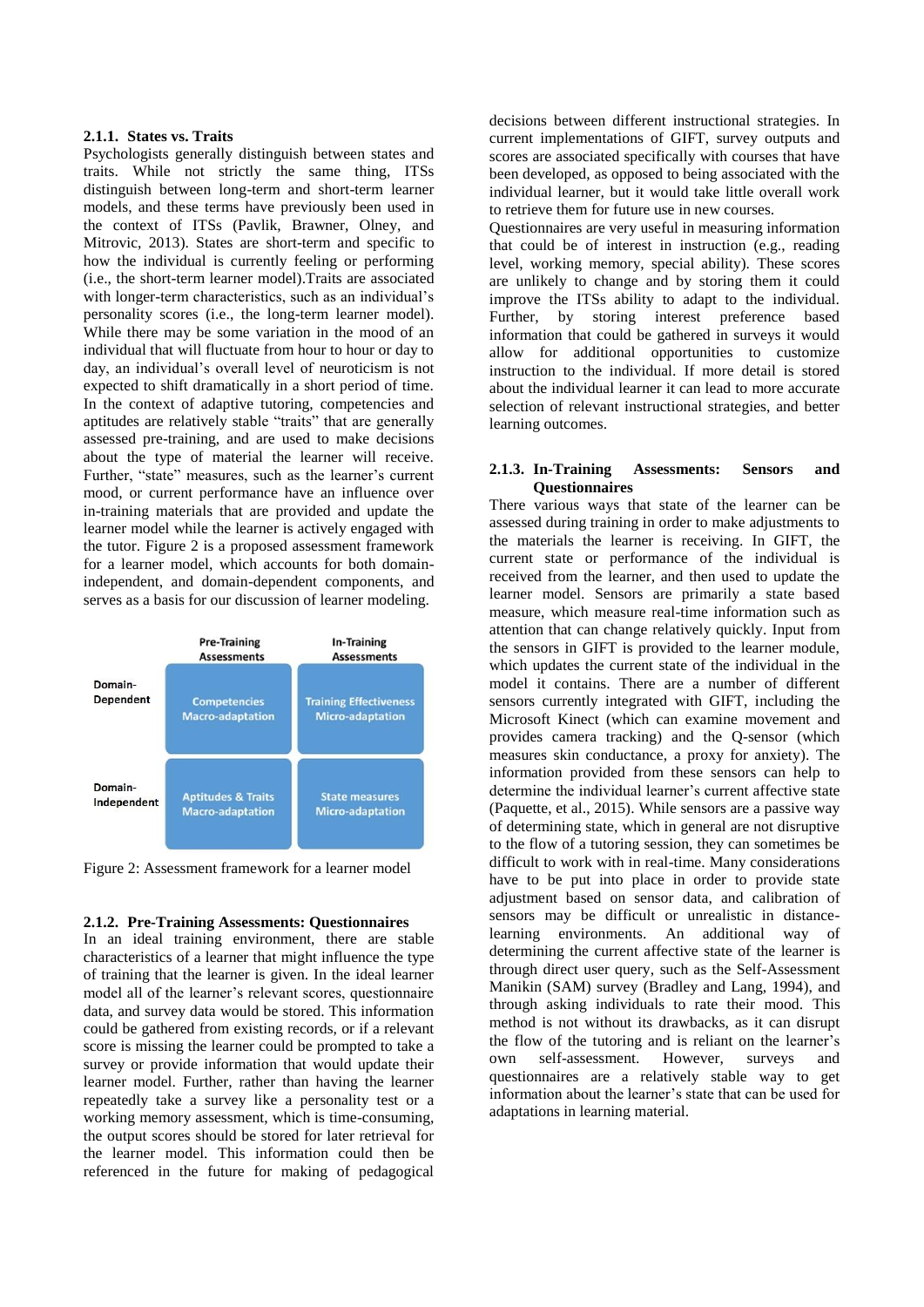### **2.1.4. Domain-Dependent vs. Domain-Independent Assessments**

In the case of both pre- and in-training assessments, there is domain-dependent and domain-independent information that is useful for adaptation. Traditional ITSs are tied to one specific domain, therefore, all of the data that they store in their learner model has been selected to cover relevant information for the specific context. However, in a domain-independent framework, it is necessary to include domain-independent measures that are relevant for a number of different domains, and provide the ability for authors to incorporate the measures that they wish to use for their assessments. For instance, reading level is domain-independent, but is relevant for numerous domains including: reading<br>comprehension, math, physics, and computer comprehension, math, physics, and computer programming. Another example is spatial ability, which is highly relevant for a number of domains including navigation, mental rotation, and drawing. However, in the case of domains such as math, spatial ability may not be as relevant and the learner model should provide the author the flexibility to select the elements that are relevant to the domain of interest.

In the current default state, GIFT's learner model tracks state data such as anxiety, boredom, confusion, and surprise. Additionally, it can adjust based on trait data such as locus of control, learning style, self-efficacy, grit, and goal orientation. However, the learner model is flexible and can allow for authors and researchers to follow and adjust based on specific states of interest in their specific domain. This is advantageous as it allows for customizable tutoring, as well as the ability to conduct experiments that examine what learner model elements are relevant in the domain of interest.

## **2.1.5 Competency Measurement**

A major challenge for any ITS is the development of learner competencies. Competency is the set of knowledge, skills, and abilities that comprise competence in a specific job or role. Competencies develop over weeks months or years. To date, learner models have not typically incorporated competencies into their frameworks. Competencies are generally domain-dependent, and can be used during preassessment to adapt the materials that the learner receives.

## **2.2. Performance**

The performance of the individual as they engage with the ITS is also an important component of the learner model. This performance is generally domaindependent, and in the case of GIFT, while the learner model remains domain-independent, the domain model provides the information to the system to make sense of the learner performance in context. There are a number of different strategies that can be implemented to establish the learner's current domain-dependent performance state, as compared to the ideal learner state. Among these strategies are using overlay student models (e.g., rule space student models, model tracing student models), knowledge space models, and dialogue student models (Pavlik, Brawner, Olney, and Mitrovic, 2013). The learner's established state influences the pedagogical and instructional strategies that are selected for them. Once they have engaged in their interactions with the system their performance can inform the learner model and update their knowledge state. Therefore, the performance of the individual within the tutoring environment is clearly an important component of learning modeling.

## **2.3. Supporting Technology**

There are a number of supporting technologies in order to capture, store, and utilize learner information. The basic types of information which are interchanged by GIFT are information of performance, captured with system assessments, as well as state and trait information, captured via sensors and surveys. This information is stored in log files for processing, and, depending on its nature, reported out to various external systems. A brief synopsis is included below.

## **2.3.1 Assessment**

GIFT includes features which allow for the assessment of learner mastery of individual concepts for instruction. All of GIFT's modules are domain-independent except for the domain module. For instance, the learner module includes general statements about the learner, and the pedagogical module includes general instructional strategies. In GIFT the link is made between these general statements and the domain-specific content by the course author. The first of these links is the Domain Knowledge File (DKF). In the DKF, the course author provides assessment logic which defines messages in terms of the domain, and allows the Domain Module to receive messages which are passed to it using pre-coded interfaces. For instance, the pedagogical module may indicate that the strategy of "provide feedback 1" should be used. The DKF is where the author will make the connection that "provide feedback 1" should say "Make sure that you are using the correct order of operations: Add, Subtract, Multiply, Divide." The DKF provides the link between the general and the specific in GIFT's domain-independent framework. Further, the DKF defines concepts and the level of achievement the learner currently has based on performance (above expectation, at expectation, below expectation). Specific feedback and actions can be taken as a result of changing to different performance states. Examples of this assessment are demonstrated in courses included with GIFT software releases that interface with PowerPoint (assessing dwell time on slides), and in VBS2 (assessing individual markers).

The second manner in which performance is assessed is through the use of an external assessment engine. In this instance, the DKF simply indicates that messages of a certain type should be forwarded to another engine for assessment. An example of the use of this type of external engine can be seen in the SIMILE engine, used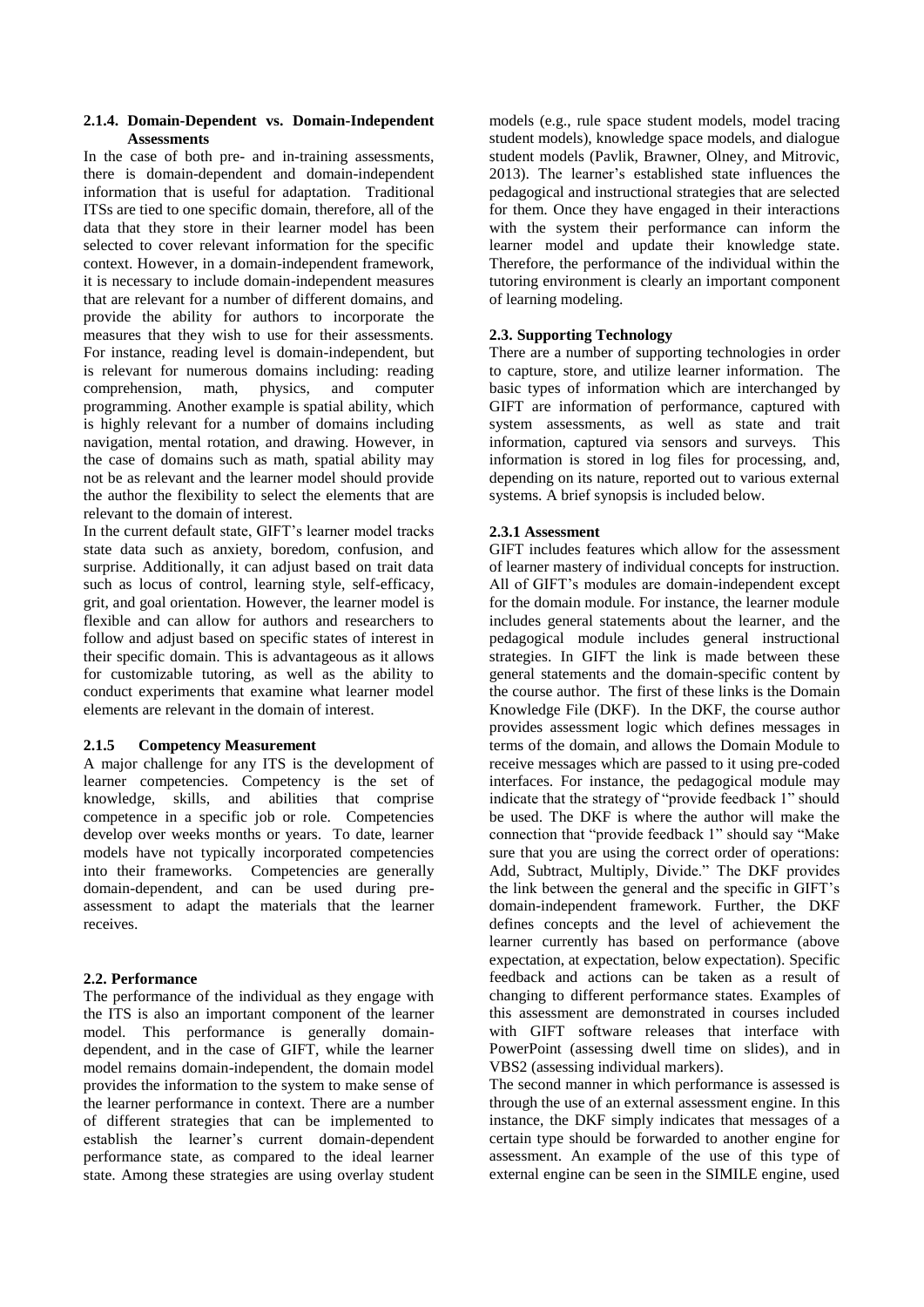for vMedic training, and its authoring tool which is included with the GIFT software.

### **2.3.2 Log files and Databases**

For the purposes of experimentation and evaluation, GIFT records nearly every transaction as part of its log files. Given that each of these messages is effectively stored for long term analysis, there is a tool for the extraction of specific elements within this sea of data. The Event Reporting Tool (ERT) allows for the extraction of key items of interest within a training scenario.

In addition to this storage, there is an amount of information which is stored within a database (mySQL, or Derby, depending on configuration) for later use. Examples of information which is stored include learner trait information, survey entry values, and "scored" information from interactions within an environment. The latter portion of this data is used in a simple course recommendation engine, which recommends courses based upon unsatisfactory completion.

#### **2.3.3 Learning Record Stores and xAPI**

Information which is stored within this database is additionally communicated externally to a Learning Record Store, using the xAPI encoding. xAPI is a manner of encoding learner "experiences" for the provision to other systems in the "subject verb noun" fashion. An example of an English xAPI statement would be that "John Mastered Italian", each of these objects has supporting field information (email address for John, wordnet definition of mastered, competency ontological link to Italian). Further information on xAPI statements can be found at [http://www.adlnet.gov/expapi/.](http://www.adlnet.gov/expapi/verbs/)

xAPI statements require a storage location, which is the key feature that allows various systems to output xAPI information into a central repository which can be read from and written to. Because of the standardization of the xAPI statements, a wide variety of Learning Record Store (LRS) systems have been created, many of which have built from the Advanced Distributed Learning (ADL) open source reference implementation. Further information on xAPI statements can be found at [http://tincanapi.com/learning-record-store/,](http://tincanapi.com/learning-record-store/) which also provides a freely available and hosted LRS implementation.

GIFT makes use of both of these technologies in simplistic fashion. It rephrases its traditional score reporting to be compatible with the xAPI standard. It redirects its learner information to an LRS instead of a simplistic database. Each of these technologies has the potential to read and write much more data than is currently being broadcast.

### **3. AUTHORING CONSIDERATIONS IN A DOMAIN-INDEPENDENT INTELLIGENT TUTORING SYSTEM FRAMEWORK**

Creating authoring tools that are domain-independent is a unique challenge. The tool needs to be easy to use, but also general enough that it can be used by individuals of varying skill levels and experience. GIFT includes a number of different authoring tools that have been structured to allow for the authoring of courses, and models that are not specifically tied to any one domain. Surveys and questionnaires are authored in the Survey Authoring System (SAS), which provides many of the features that are standard in survey creation utilities. These surveys are domain-specific and can be associated with specific courses by the author using the GIFT Authoring Tool (GAT). GIFT provides editing capabilities for the different models including the learner model, sensor model, and pedagogical model. The course author can include the components of the learner model that he or she feels is relevant for their specific ITS. Additionally, if the author would like to conduct research into which elements are relevant in their domain they can quickly swap out the tracked/adjusted for elements with little work. The DKF authoring tool allows for the linkage of general material to the specific domain. The author defines the different concepts that will be monitored, and then associates different types of feedback with transitions that happen based on performance. Once all of the modules are configured and all materials have been gathered, the author creates their overall course flow which references domain-specific materials and training applications (e.g., VBS2, PowerPoint). See Figure 3 for a screenshot of the GAT in GIFT 2015- 1.

| C (Iff Dachboard)<br>$-1.001$<br>$4 - 0$            | Alashbrand/Wrighteds                                   |                                                                                                                                                      |                                                    |
|-----------------------------------------------------|--------------------------------------------------------|------------------------------------------------------------------------------------------------------------------------------------------------------|----------------------------------------------------|
|                                                     |                                                        |                                                                                                                                                      | 小喜                                                 |
| THE My Courses My Stats My Story                    |                                                        |                                                                                                                                                      | ٠                                                  |
|                                                     |                                                        | My Tools Council above Elsever Among Quantum boundaries Consequent                                                                                   |                                                    |
|                                                     |                                                        |                                                                                                                                                      | Logic Pazzle Teknisti ogethanis Teknist course and |
| ra se                                               |                                                        |                                                                                                                                                      |                                                    |
| Add After Action Review<br>All Salves               | Gataxe                                                 |                                                                                                                                                      |                                                    |
| <b>PERSON</b><br>Ant Galdens<br>Ant Leonar Material | Name:                                                  |                                                                                                                                                      |                                                    |
| Ass Ment's Branch Point<br>Ant Training Application | tion                                                   |                                                                                                                                                      |                                                    |
| ٠                                                   | Imart After Actors Review                              |                                                                                                                                                      |                                                    |
| Detete<br>黒石                                        | <b>Inset Salver</b><br>treat thatware.                 |                                                                                                                                                      |                                                    |
| M O lesson complete                                 | <b>ISSAELASSON NEZWEZ</b><br>Imachinerity Dranch Puert | at reessage                                                                                                                                          |                                                    |
|                                                     | Insan Training Application                             | <b>Lince</b>                                                                                                                                         |                                                    |
| M N<br><b>O</b> Finished Mid Suc                    | Message Content:                                       |                                                                                                                                                      |                                                    |
|                                                     |                                                        |                                                                                                                                                      |                                                    |
| M R<br>$99$ and at survey                           | <b>Tark</b>                                            | Critics                                                                                                                                              |                                                    |
|                                                     |                                                        | Thank you for your participation. We will first start with using brief questions that we would like you to answer. Please click continue to proceed. |                                                    |
| 98 回一<br><b>M</b> O Pre logic puzzle                |                                                        |                                                                                                                                                      |                                                    |
|                                                     |                                                        |                                                                                                                                                      |                                                    |
| <b>M El</b> Logic Puzzle                            |                                                        |                                                                                                                                                      |                                                    |
| 98 图 --                                             | P Cutinn                                               |                                                                                                                                                      |                                                    |
| <b>M. O</b> Acother Survey                          |                                                        |                                                                                                                                                      |                                                    |
| 望回                                                  |                                                        |                                                                                                                                                      |                                                    |
| <b>V</b> O nation                                   |                                                        |                                                                                                                                                      |                                                    |
|                                                     |                                                        |                                                                                                                                                      |                                                    |
|                                                     |                                                        |                                                                                                                                                      |                                                    |
|                                                     |                                                        |                                                                                                                                                      |                                                    |

Figure 3: Interface for the GIFT Authoring Tool. After configuration has been done, this authoring tool combines both the domain-independent and domaindependent components into one course flow.

## **4. CONCLUSIONS**

The learner module is a traditional component of ITSs. However, it is also traditionally very tightly coupled with the domain being tutored. This provides challenges in ITS development in a domain-independent intelligent tutoring framework such as GIFT. However, it also provides the ability to separate the pedagogy, learner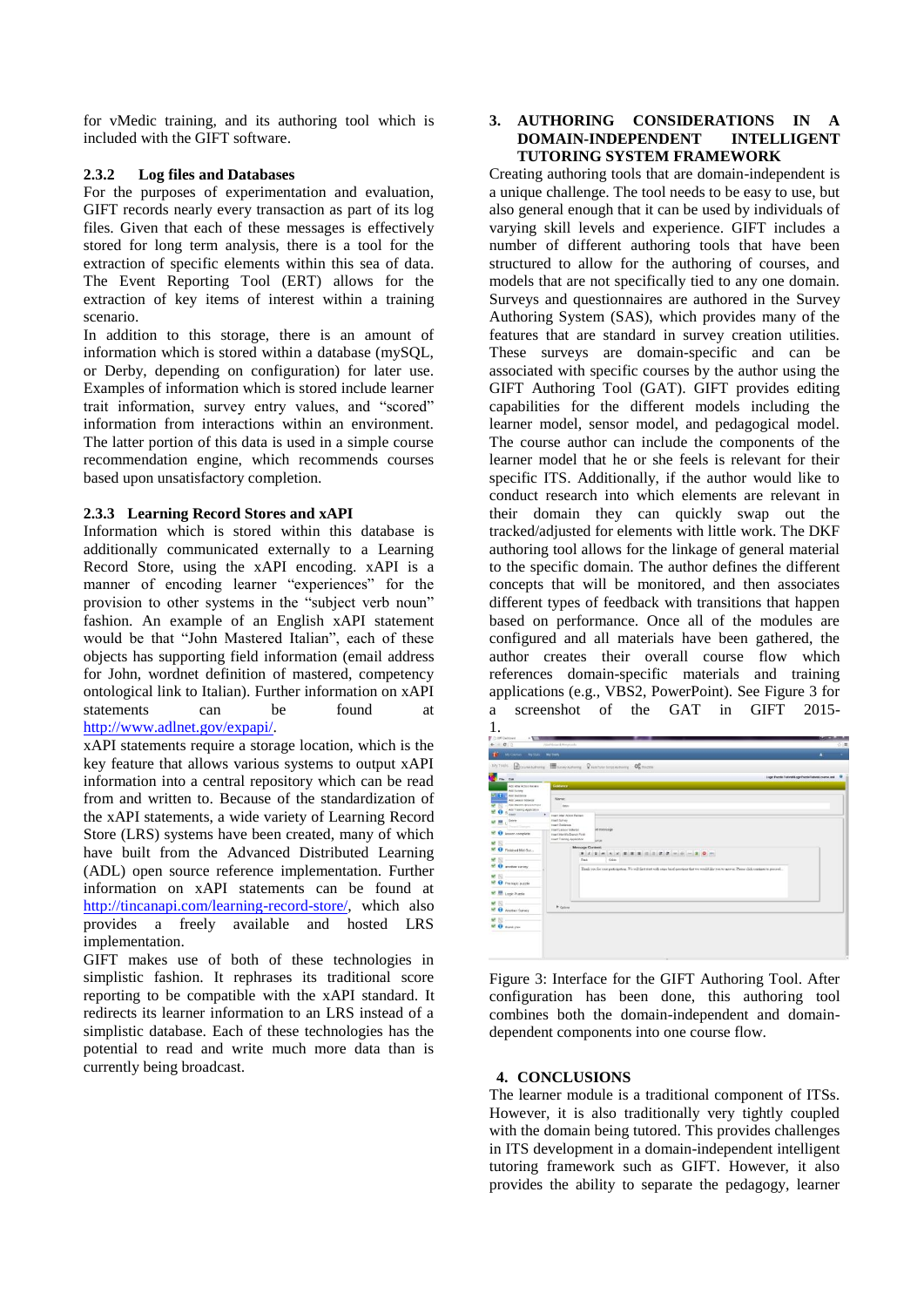state, and the domain of interest. By doing so it allows more flexibility in the development of the ITS system, and promotes reusability. Further, it provides a way for researchers to compare the relative benefit of including specific elements in their learner models and conducting experiments.

Future directions of research intend to further expand GIFT's learner modeling into the area of teams and assess what elements should be examined on the team level, individual level, and at both levels. Additionally, as GIFT's domain-independent framework continues to mature it would be relevant to assess how much time it takes to author learner models and associated domaindependent materials. This line of research could further refine and inform the process that is used in GIFT to create learner models. Learner models are an important part of any ITS. It is important to consider the benefits and challenges of developing domain-independent learner models which are reusable, interoperable, and allow for easy editing.

#### **REFERENCES**

- Bradley, M.M, and Lang, P.J., 1994. Measuring emotion: The self-assessment manikin and the semantic differential. Journal of Behavior Therapy and Experimental Psychiatry,  $25(1)$ ,  $49-59$ .
- Paquette, L., Rowe, J., Baker, R., Mott, B., DeFalco, J., Brawner, K.W., Sottilare, R., & Georgoulas, V., 2015. Sensor-free or sensor-full: A comparison of data modalities in multi-channel affect detection, Proceedings of the Educational Data Mining Conference. Madrid, Spain, June 2015.
- Pavlik, P.I., Jr., Brawner, K.W., Olney, A., and Mitrovic, A, 2013. A review of student models used in intelligent tutoring systems. In: Sottilare, R., Graesser, A.C., Hu, X., and Holden, H., eds. Design Recommendations for Intelligent Tutoring Systems, Volume 1, Learner Modeling. Orlando, FL: Army Research Laboratory, pp. 39 - 67.
- Sottilare, R., 2012. Considerations in the development of an ontology for a Generalized Intelligent Framework for Tutoring. International Defense & Security Simulation Workshop in Proceedings of the I3M Conference, pp. 19 – 25. September 19 – 21, 2012, Vienna, Austria.
- Sottilare, R., Brawner, K.W., Goldberg, B.S., and Holden, H.K, 2012. The Generalized Intelligent Framework for Tutoring (GIFT). Orlando, FL: US Army Research Laboratory – Human Research & Engineering Directorate.
- Sottilare, R., Graesser, A.C., Hu, X., and Holden, H. Preface. In: Sottilare, R., Graesser, A.C., Hu, X., and Holden, H., eds. Design Recommendations for Intelligent Tutoring Systems, Volume 1, Learner Modeling. Orlando, FL: Army Research Laboratory, pp.  $i - xiii$ .
- Sottilare, R., and Holden, H.K., 2013. Motivations for a generalized intelligent framework for tutoring (GIFT) for authoring, instruction and analysis. In: Artificial Intelligent in Education (AIED) Workshop Proceedings, Memphis, TN, July 9 – 13,  $2013$ , pp.  $1 - 9$ .
- Woolf, B.P., 2010. Student Modeling. In: Nkambou, R., Bourdeau, J., and Mizoguchi, R. eds. Advances in Intelligent Tutoring Systems. Springer-Verlag Berlin Heidelberg, pp. 267 – 279.
- Zimmerman, B.J., 1990. Self-regulated learning and academic achievement: An overview. Educational Psychologist,  $25(1)$ ,  $3 - 17$ .

## **ACKNOWLEDGMENTS**

The authors thank the Generalized Intelligent Framework for Tutoring and individual learner and team modeling vector teams including Dr. Robert Sottiliare, Dr. Benjamin Goldberg, and Dr. Joan Johnston for their input to this paper through numerous meetings and discussions.

### **AUTHOR BIOGRAPHIES**

**Anne M. Sinatra, Ph.D.** is a researcher within the Learning in Intelligent Tutoring Environments (LITE) Lab at the U.S. Army Research Laboratory's Human Research and Engineering Directorate (ARL-HRED) in Orlando, FL. The focus of her research is in cognitive psychology, human factors psychology, and adaptive tutoring. She has interest in how information relating to the self and interest personalization can aid in memory, recall, and tutoring. She is currently a Research Psychologist and Adaptive Tutoring Scientist at ARL, and previously completed two years as an Oak Ridge Associated Universities/ARL Post Doctoral Fellow.

**Keith W. Brawner, Ph.D.** is a researcher within the Learning in Intelligent Tutoring Environments (LITE) Lab within the U. S. Army Research Laboratory's Human Research & Engineering Directorate (ARL-HRED) in Orlando, Florida. He has 9 years of experience within U.S. Army and Navy acquisition, development, and research agencies. He holds a Masters and PhD degree in Computer Engineering with a focus on Intelligent Systems and Machine Learning from the University of Central Florida. His current research is in machine learning, active and semi-supervised learning, ITS architectures and cognitive architectures. He manages research in adaptive training, semi/fully automated user tools for adaptive training content, and architectural programs towards next-generation training.

**Gregory A. Goodwin, Ph.D**. is a Senior Research Scientist at the Army Research Laboratory – Human Research and Engineering Directorate at the Paul Ray Smith Simulation and Training Technology Center in Orlando, FL. For the last decade, he has worked for the Army researching ways to improve training methods and technologies. He holds a Ph.D. in Psychology from